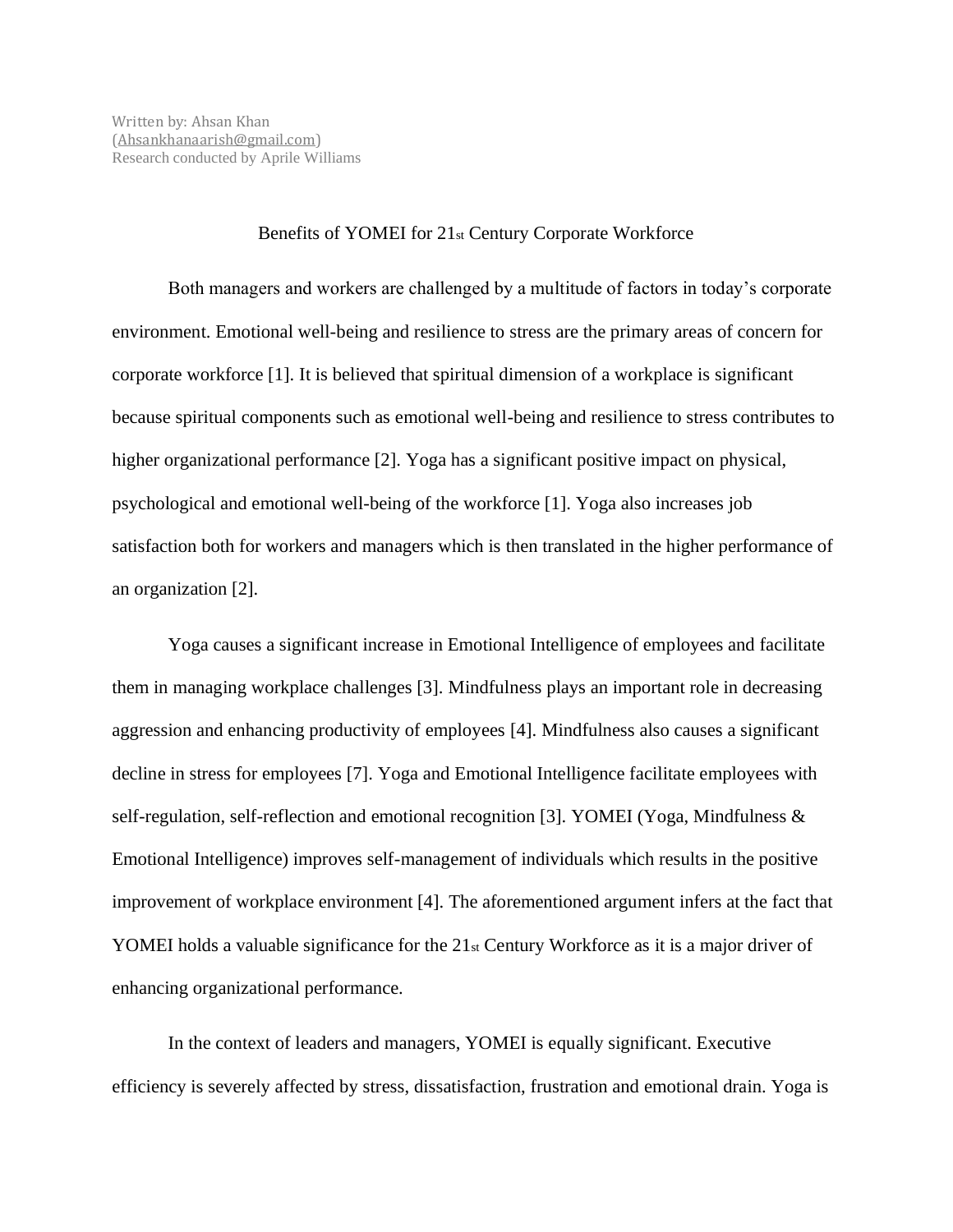believed to have a significant positive impact on physical, psychological and emotional health of leaders in the corporate workforce which causes a substantial increase in their workplace efficiency [5]. Mindfulness contributes to positive behavioral and psychological changes which cause and increase in concentration and awareness [7]. Mindfulness increases leadership effectiveness among leaders and managers in the contemporary workforce [7]. It is also believed that Emotionally Intelligent leaders and executives have a higher workplace success as compared to others [5].

YOMEI interventions and trainings are highly important in improving managerial performance within organizations [5]. Another study reveals that EI (Emotional Intelligence) interventions brings about a positive organizational change along the lines of increasing performance [6].

## References

[1] E. Hartfiel, "The Effectiveness of Yoga for Reducing Stress and Enhancing Emotional Well-Being in the Workplace", *EXPLORE*, vol. 5, no. 3, p. 149, 2009. Available: 10.1016/j.explore.2009.03.018.

[2] B. Mahadevan, H. Adhia and H. Nagendra, "Impact of yoga way of life on organizational performance", *International Journal of Yoga*, vol. 3, no. 2, p. 55, 2010. Available: 10.4103/0973- 6131.72631

[3] H. Adhia, H. Nagendra and B. Mahadevan, "Impact of adoption of yoga way of life on the emotional intelligence of managers", *IIMB Management Review*, vol. 22, no. 1-2, pp. 32-41, 2010. Available: 10.1016/j.iimb.2010.03.003